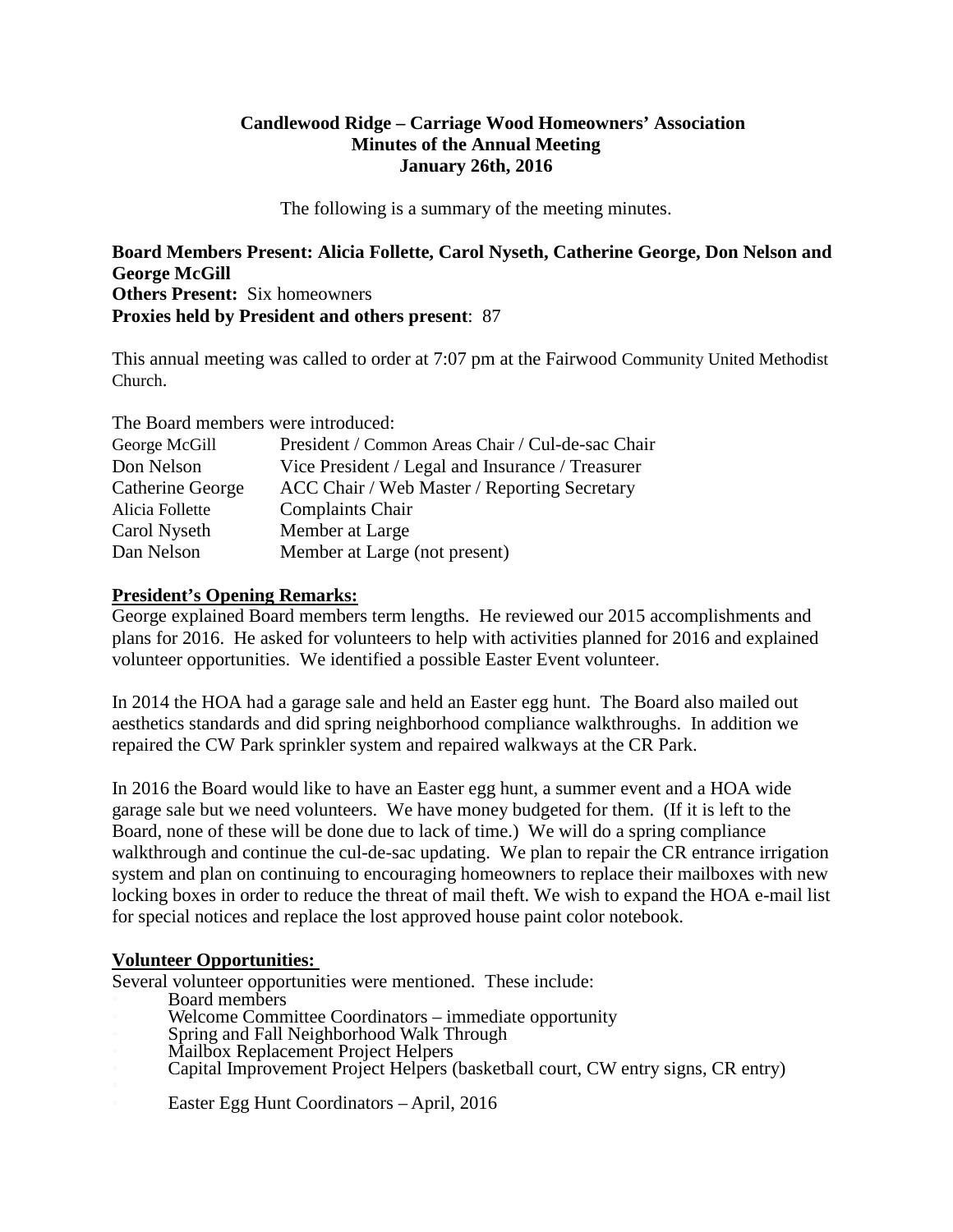- CR\CW Garage Sale Coordinators No Date Yet Spring Clean Event No Date Yet Park Cleanup Event No Date Yet
- 
- 

# **Fire and Police Reports:**

Sam was unable to attend but George talked about the police role in our neighborhood.

# **Common Area Maintenance (CAM):**

George talked about the highlights of 2015's common areas issues.

- CAM routinely trimmed or removed branches and trees where required.
- Please remember that keeping street drains clear is the homeowners' responsibility.
- George routinely inspected all Playground Equipment at all 3 Parks.
- King County Sheriff Patrols are coordinated through CAM.
- Thieves stole 27 large retaining blocks and the toppers from the CR Entrance which we had to replace.
- Three separate times this year we had people dump large bags of household garbage into our garbage cans at CR Park. Please, if you witness this write down the car license number.
- We had all Common Area barked this year.
- We had extensive work done on the blacktop paths at CR Park. This consisted of tree and root removal and replacing much of the damaged blacktop.
- Last year we found out we had problems with the sprinkler system at CW Park. This summer we had a specialist investigate. It turns out several of the control valves that control the sprinkler heads were worn out and/or clogged. This meant that they were not shutting off completely and water was constantly running. This was all repaired and all valves and heads are mapped out and we are now able to read the meters ourselves.
- We were informed that we now have an electrical problem at the CR Entrance. It appears that we have a short in the underground wiring going to one or more of the control valves. We are going to investigate further this spring.
- Around the holidays, mail and packages were stolen from old-style, non-locking mail boxes and front porches. The Police and the HOA strongly recommend locking mail boxes. The HOA has approved certain types of these mailboxes, please contact the ACC for information.
- One Island / Planter area was repaired this year. We removed two tall trees and a juniper bush and about two feet of the Island at the rear. We removed all roots and damaged blacktop and installed new blacktop as well as new curbing. Thanks to an observant Homeowner we were able to get insurance money from Waste Management which paid about half of the costs.
- Plan on one or two more island repairs in 2016.

# **Architecture Control Committee (ACC) Report:**

Catherine explained what projects need an ACC approval and how to contact the ACC. She reported on what ACC requests had been received in 2015.

- 11 January thru March
- 33 April thru June
- 54 July thru September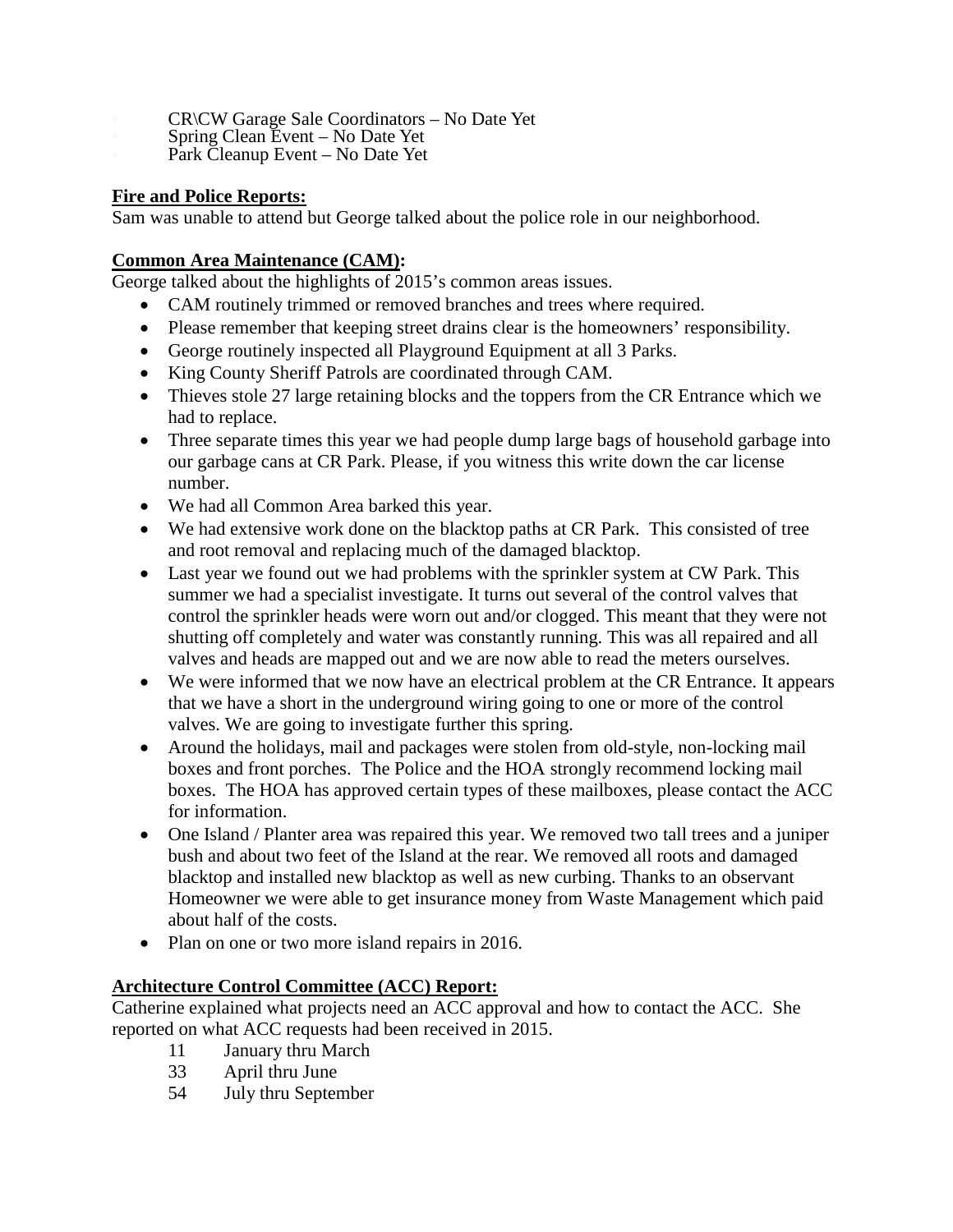- 16 October thru December
- 114 Total (versus 113 in 2014)

Our website (www.crcwhoa.org) provides access to the ACC Request Form and all ACC related Homeowner's Association information. You can print or download a copy of the ACC Request Form and the ACC Rules & Regulations from the website.

For questions regarding ACC Projects, the ACC Chairman can be reached at: architecture@crcwhoa.org or by leaving a telephone message at 425-738-8611 ext 30. This is an unattended voicemail box and the ACC Chairman will call you back. It is recommended that you contact the ACC Chair again if you have not received any feedback on your written request within 20 days of mailing it to the Association.

Contact the ACC Chair for emergency projects, and give your phone # or email address and state the type of emergency. The ACC will make a concerted effort to expedite the handling of all emergency requests.

Our CC&Rs and Rules and Regulations clearly state that exterior projects such as roofs, house painting (even if you are painting the house/garage the same color), windows, fencing, decks, driveways, major landscaping and decks/patios require the submission and approval of an ACC request before commencing the project. The ACC has up to 30 days to respond to an ACC request, but tries to respond much sooner than that. Our goal is to approve\disapprove in less than 14 days.

Please note the following:

All ACC requests must be received in writing or as an attachment to an e-mail, on the ACC Request Form, at least 30 days before the project begins! Mail them to CR/CW HOA, PO Box 58397, Renton, WA 98058. Emailed ACC Request Forms are not accepted for projects involving paint

### **Complaints and Compliance Report:**

Alicia talked about the 2015 aesthetics standards mailing as well as the postcard process. She talked about the follow up planned for the spring of 2017. She noted that this does not replace the complaints process.

Alicia reviewed the current complaints process and where to get information on filing a complaint. She was unable to give statistics due to a computer problem.

### **Treasurer's Report:**

Don discussed the current fund balances, the 2015 budget and how we did against it. He showed the following information:

• A 2014 Financial Review was conducted in 2015 by Cox & Gracia, Certified Public Accountants.

• We ended the year with 16 homeowners delinquent in paying dues for 2015. (1.9% of the homes in our Association)

• 42 homes were sold in our HOA in 2015.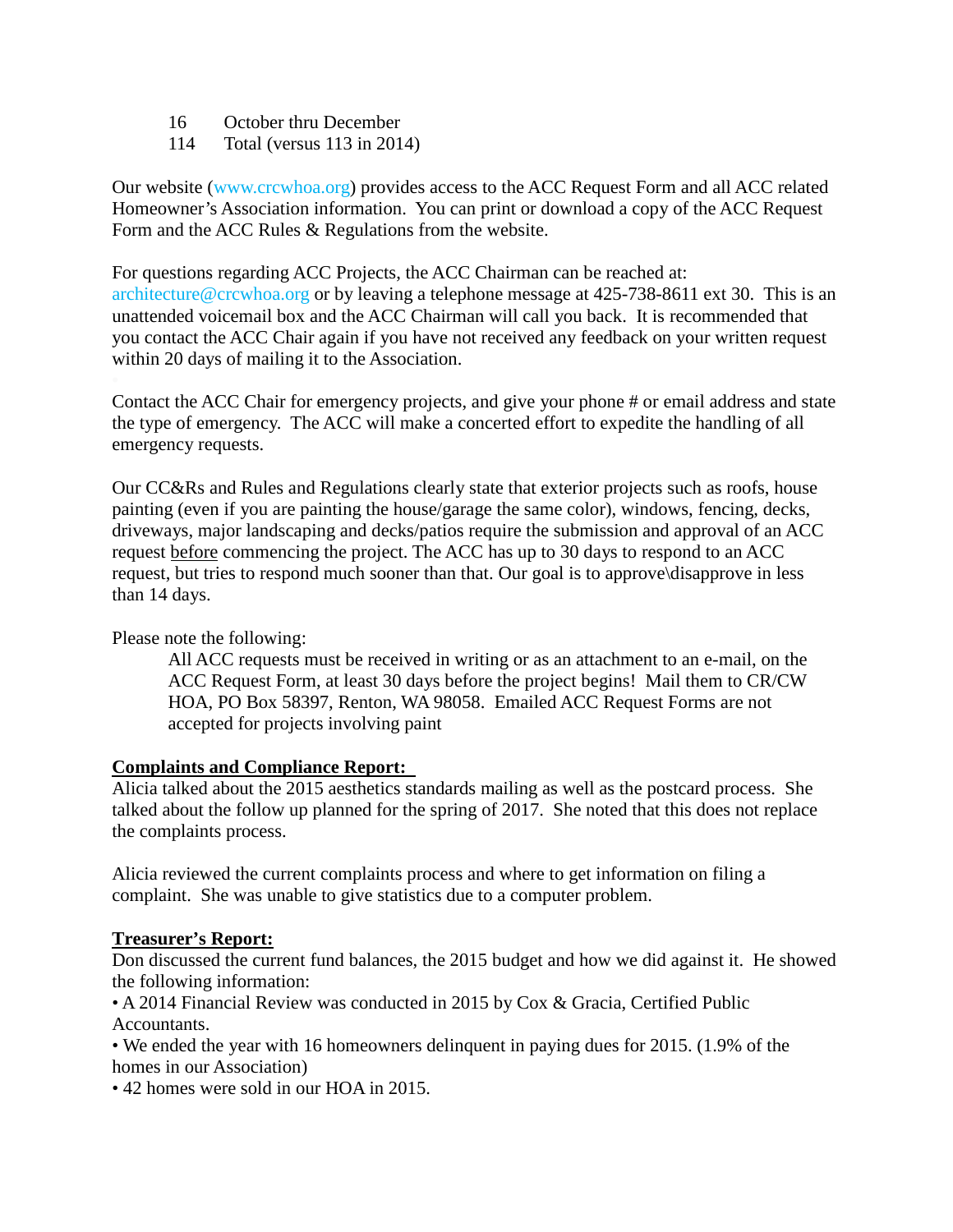• The HOA currently has liens filed against 14 homeowners for past due dues. There were 11 lien satisfactions in 2014.

Then Don presented the 2016 budget which includes a 3% increase in the dues. It was approved.

# **Reserve's Report:**

Don talked about the status of the reserves and what we are doing about them. We are on schedule per our current plans

# **Legal Report:**

Don talked about the legal process of filing for liens.

# **Nominations for new Board Members**

There are three Board member slots open since one is open due to a resignation and George and Carol's terms are up. Both were willing to serve another term. The nominating committee (Catherine is chair) did not have any proposed nominees. We decided to forgo the secret ballot process and voted via a show of hands due to the two positions being unopposed. It was moved, seconded and passed to re-elect George and Carol. If anyone is interested in joining the Board, please come to a Board meeting. The roles and responsibilities of Board members are posted on the web page.

**All Board members are expected to attend each HOA monthly meeting and the Annual Meeting, and give their Monthly/Annual report. Board members are also expected to help on various Committees and activities. One or two absences are allowed, but if you have to miss a Board Meeting, you would get your monthly report to another Board Member to present at the Meeting.**

Roles for the 2015 HOA Board Members

| Alicia Follette  | Complaints                                        |
|------------------|---------------------------------------------------|
| George McGill    | President / Common Areas Chair / Cul-de-sac Chair |
| Don Nelson       | Legal and Insurance/Treasurer / Vice President    |
| Catherine George | ACC / Web Master / Reporting Secretary            |
| Carol Nyseth     | Member at Large                                   |
| Dan Nelson       | Member at Large                                   |
| Open position    | Member at Large                                   |

### **Questions from Floor**

One homeowner expressed interest in helping with the Easter Event

**Special Topics:** Visit our Website and contact the HOA via Email at:

Web – [www.crcwhoa.org](http://www.crcwhoa.org/) Email – [president@crcwhoa.org](mailto:president@crcwhoa.org) [info@crcwhoa.org](mailto:info@crcwhoa.org) If you would like to give us your email address in order to be added to our email announcements please send your info to [bookkeeper@crcwhoa.org.](mailto:bookkeeper@crcwhoa.org) Please visit us on Facebook also.

A motion was made to adjourn the meeting at 8:30 pm.